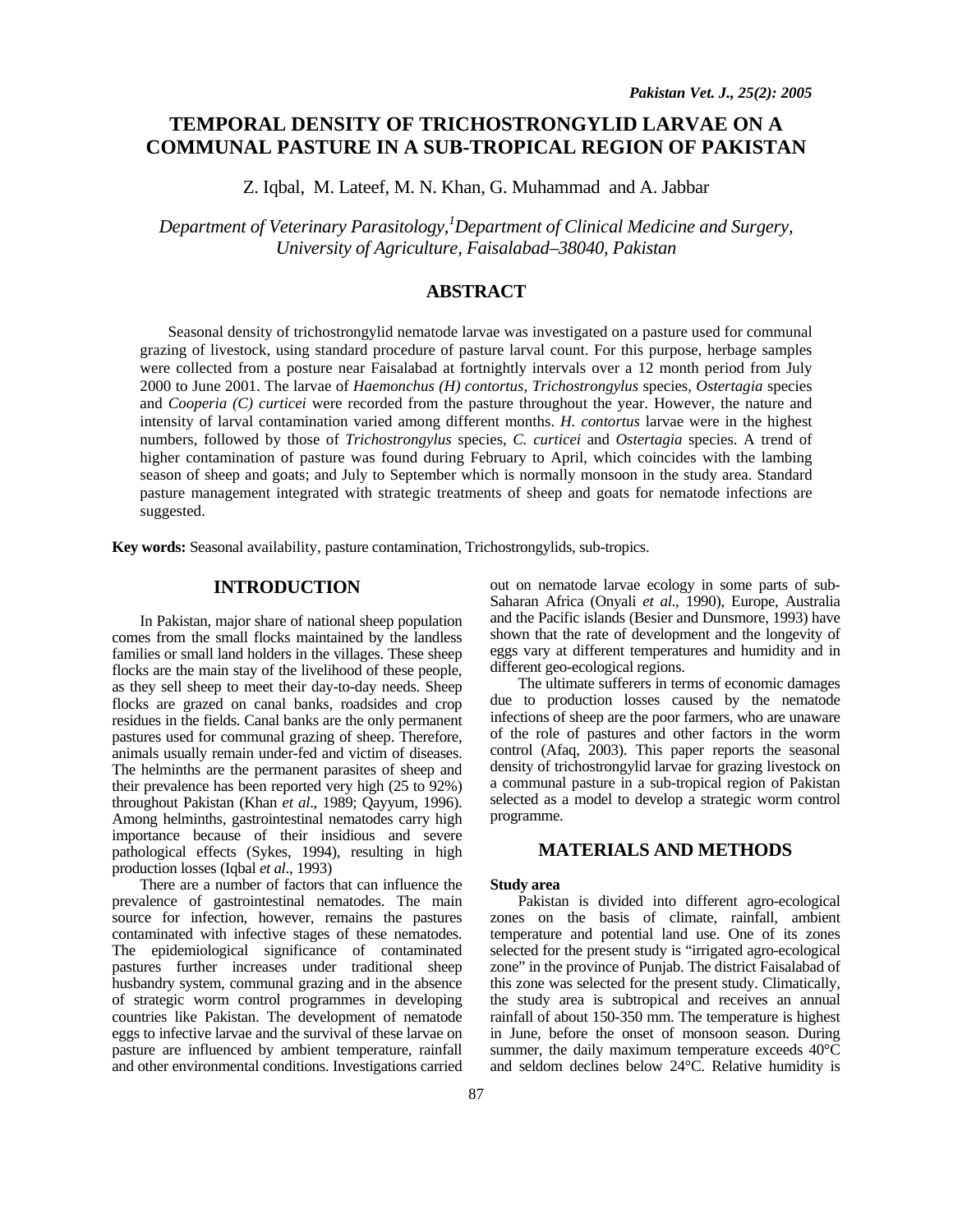lowest during April-May and rises during the monsoon season (Table 1). One year cycle is divided into four seasons viz. winter (December-February), spring (March-April), summer (May-September) and autumn (October-November). Summer also includes monsoon season (July-August).

#### **Animal management**

In the study area, sheep farmers lead a sedentary life in villages. They, and their flocks, live in mud, bricks or thatched and mud-plastered houses in winter. The flocks are taken out in the morning for grazing on canal banks, roadsides, crop stables, fallow and common lands and brought back to the holding by sunset. There are two lambing seasons in the year: first in March-April and the second in October-November. Lambs are allowed to accompany their dams to pasture as soon as they are able to walk. Culling is commonly practiced in male lambs before the start of the breeding season or when money is needed.

#### **Pasture larval counts**

The herbage samples for the recovery of larvae were collected from a selected pasture (about three acres of land) near Faisalabad at fortnightly intervals over a 12 month period from July 2000 to June 2001. For this purpose, the procedure described by Urquhart *et al*. (2000) was followed. The nematode larvae were examined under a microscope and identified according to the morphological characteristics given by MAFF (1979), Soulsby (1982) and Urquhart *et al*. (2000).

### **RESULTS AND DISCUSSION**

Larvae of *H. contortus, Trichostrongylus* spp. *Ostertagia* spp. and *C. curticei*, although with varying numbers, were recorded through out the study period from selected pasture (Figures 1 and 2). The pasture larval counts were lower during November through January, whereas a higher trend was recorded from February to October.

These results support those of Grant (1981), who reported that most rapid development of larvae occurred in summer with peak larval burden on pasture being reached in six to eight weeks, resulting in heavy infection in lambs from September onwards. A warm and moist summer is well suited to the development and survival of the free-living stages of nematodes. Moreover, these months are important for grazing of sheep due to availability of green pastures. However, it was interesting to note that there was high increase in the larval counts from February to March with a fall during April, May and June. A fall in the larval counts from November to January might be due to high mortality of free-living stages as a result of the depletion of energy reserves associated with low temperature and inadequate rain in winter season (Kates, 1950). Moreover, the availability of green pastures was reduced during these months. Therefore, the current findings are supported by the climatic data which indicate better rainfall or the post rainfall effect during February to October compared with that during November to January (Table 1). Similar observations on the availability and abundance of nematode larvae during rainy season have been made previously (Dorny *et al*., 1995; Amarante and Barbosa, 1998). The pasture larval counts (Figs. 1 and 2) recorded in the current study is in line with previous findings on the prevalence of different species of nematode infecting sheep in the study area (Khan *et al*., 1989; Sajid *et al*., 1999). The pasture contamination, therefore, has direct influence on the population dynamics of nematodes like that of *Trichostrongylus colubriformis* (Barnes and Dobson, 1990).

The total pasture larval counts on dry matter basis were higher during August and September, whereas they remained lower during November to January (Fig. 2).

**Table 1: Monthly mean ambient temperature (ºC), humidity (%) and total rainfall (mm) for the year 2000-2001 in the study area** 

| <b>Months</b> | <b>Minimum</b> | <b>Maximum</b> | Average relative | Rainfall |
|---------------|----------------|----------------|------------------|----------|
|               | temperature    | temperature    | humidity         |          |
| July          | 27.0           | 36.4           | 68               | 92.8     |
| August        | 27.5           | 37.6           | 60               | 49.2     |
| September     | 24.5           | 36.1           | 58               | 27.4     |
| October       | 19.3           | 35.0           | 57               | 0.0      |
| November      | 12.2           | 27.5           | 64               | 0.0      |
| December      | 6.0            | 23.2           | 65               | 12.0     |
| January       | 4.7            | 16.5           | 80               | 0.0      |
| February      | 8.7            | 24.3           | 61               | 0.0      |
| March         | 13.7           | 29.8           | 48               | 3.0      |
| April         | 19.6           | 32.8           | 45               | 26.0     |
| May           | 26.5           | 42.0           | 32               | 8.5      |
| June          | 27.5           | 37.6           | 56               | 140.5    |

Source of data: Meteorological Unit, Department of Crop Physiology, University of Agriculture, Faisalabad, Pakistan.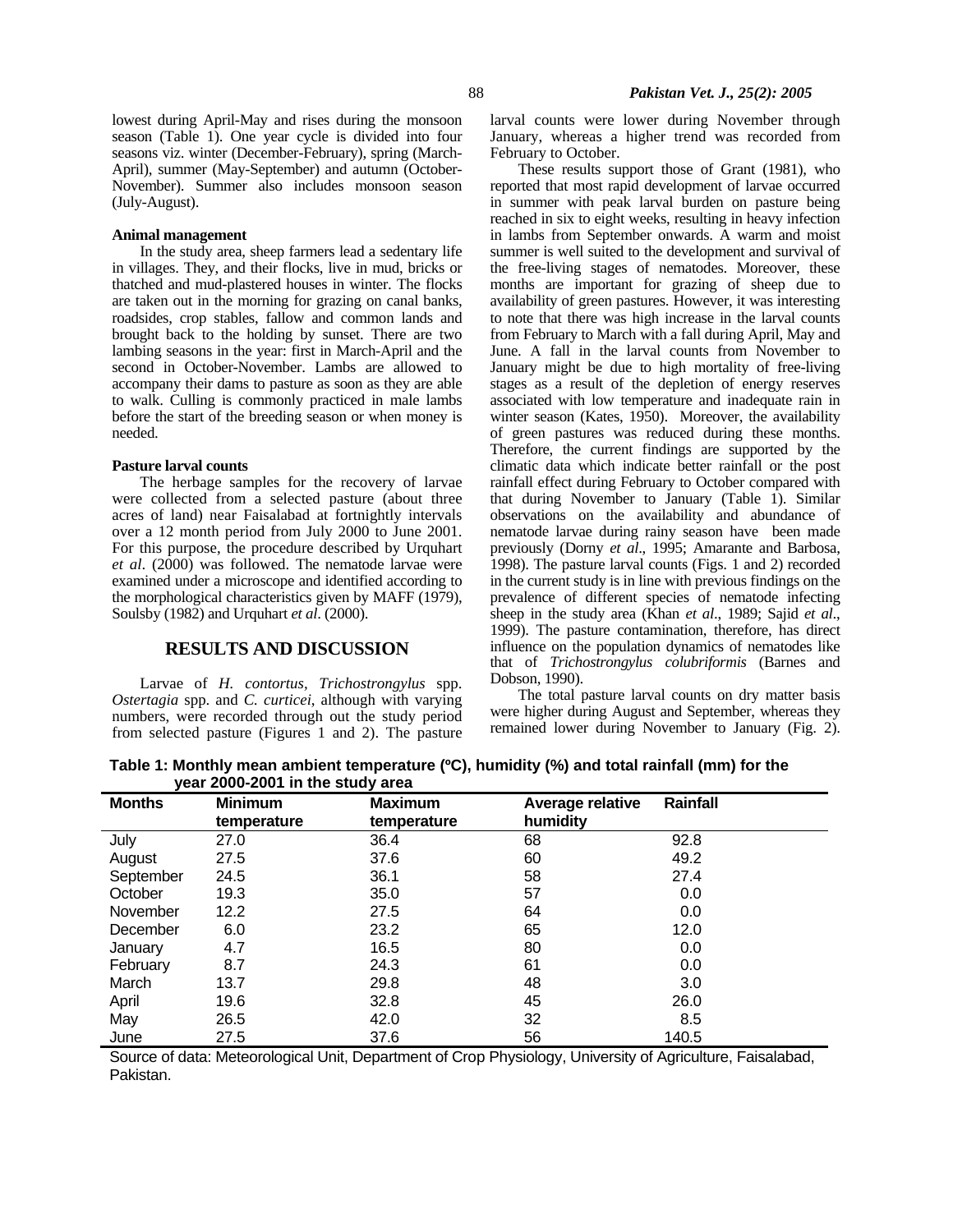

**Fig. 1: Month-wise distribution of different species of Trichostrongylid nematodes of sheep on Pasture.** 



**Fig. 2: Month-wise prevalence of total larval counts (kg-1DM) of Trichostrongylid nematodes of sheep on pasture under natural conditions.**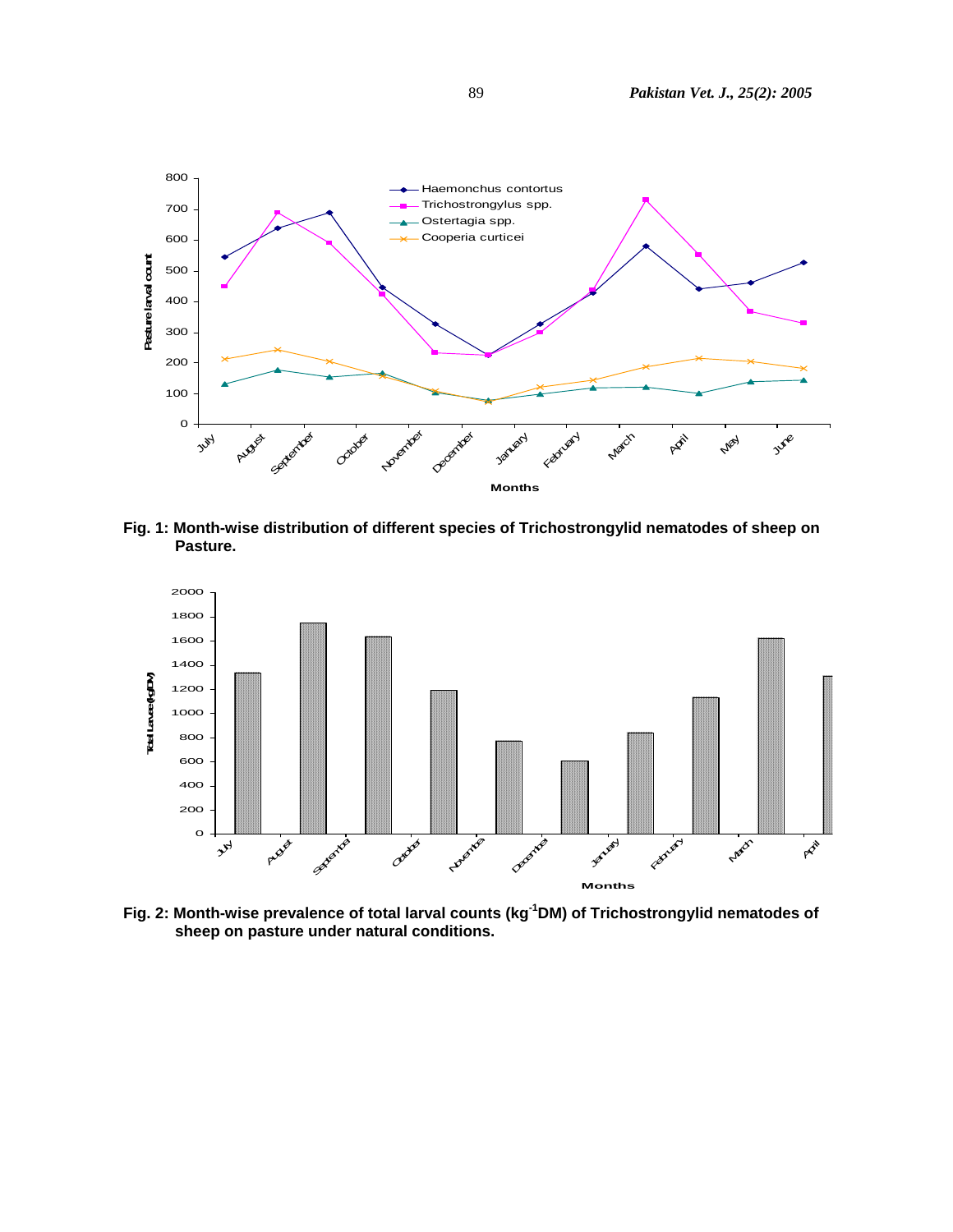These findings are in line with those of Gupta *et al*. (1987), who observed that rainy season in sub-tropical countries, like Indian subcontinent, favoured the development of Trichostrongylid nematodes. *H. contortus* larvae were the most prevalent on pasture, followed by *Trichostrongylus* species, *C. curticei* and *Ostertagia* species (Fig. 1). The higher larval prevalence of *H. contortus* can be due to the fact that this nematode has a relatively short generation interval and ability to take the advantage of favorable environmental conditions (Grant, 1981). The mean monthly maximum atmospheric temperature of 18°C or above and total monthly rainfall of 50 mm are conducive for translation and transmission of *H. contortus* (Gordon, 1953). Therefore, the climate of the study area seems to be very conducive for the propagation of *H. contortus* larvae.

The pre-patent period for *H. contortus* in sheep on an average is 15 days (Soulsby, 1982). Thus, the contamination of pasture by ewes produces a peak in larval availability in summer and, when ingested by lambs, results in heavy infection capable of producing disease in late July, August and September (Armour, 1980). The larval development of *H. contortus* occurs optimally at relatively high ambient temperatures, high humidity, microclimate of faeces and herbage and high rainfall (Urquhart *et al*., 2000). Generally, temperature favorable for the development and translation of the freeliving stages of *H. contortus* may have a diurnal fluctuation between 23.3 and 11.6°C (Dinnik and Dinnik, 1961) and mean monthly rainfall exceeding 50 mm (Grant, 1981). Therefore, all these factors were favorable for the larval development of *H. contortus* from March to September and this effect continued even to October. Relatively low rate of *Haemonchus* larvae during winter months (November to January) may be attributed to unfavorable climatic conditions like low temperature that retard the development of free-living stages, as at 9°C no development of these larvae takes place (Soulsby, 1982).

The prevalence of *Trichostrongylus* larvae on pasture showed a different trend compared with *H. contortus*. It was the highest in March, followed by August and September and decreased from November to January (Fig. 1). *Trichostrongylus* species are generally considered as cool-season parasites (Southcott *et al*., 1976), as they thrive best at mean monthly temperatures ranging from 2.8 to 18.3°C and disappear when temperature exceeds 20°C (Gordon, 1953). The eggs and infective larvae of *Trichostrongylus* species have been reported to have a high ability to survive under adverse weather conditions like cold or desiccation (Urquhart *et al*., 2000). However, findings of the present study regarding relatively low prevalence of *Trichostrongylus* species during winter months do not support the theory of being cool-season parasites. Rather, these findings are consistent with those of Gupta *et al*. (1987), who did not observe any conducive effect of cool season on the *Trichostrongylus* species.

The prevalence of *Ostertagia* larvae was high from August to October; whereas it decreased from November

to April (Fig. 1). The contributory factors for an increase in the prevalence of *Ostertagia* species seem to be the eggs deposited by the infected sheep in the first half of the grazing season from April to June which give rise to potentially dangerous populations of infective larvae from June to October. The present findings do not support the conclusions that the free-living stages of *Ostertagia* species thrive better in cool moist conditions (Gordon, 1953).

The prevalence of *C. curticei* larvae followed the trend of *H. contortus* infection, being higher from March to October with a peak in August, whereas it remained relatively low during November to February (Fig. 1). These findings are typical of *C. curticei* infection in sheep reported in other parts of the world (McCulloch and Kasimbala, 1968; Beveridge and Ford, 1982; El-Sayed, 1997; Stear *et al*., 1998).

The infected animals coming for grazing are the main source of pasture contamination. Therefore, management of infected animals is the most important part of a worm control programme. Peri-parturient stress, extreme weather conditions, poor nutrition and lactation stress are the crucial factors which also play significant role in pasture contamination through increasing nematode faecal egg output by the animals during these periods (Pandey *et al*., 1990; Rahman and Collins, 1992; Fleming, 1993; Etter *et al*., 1999). In many parts of the world, parturition of grazing animals is synchronized to occur with the climate favorable to pasture growth, which is also suitable for development and survival of freeliving stages of most helminths (Wedderburn, 1970). The maturation of hypobiotic larvae has also been proposed to be responsible for peri-parturient rise and *H. contortus, Trichostrongylus* and *Ostertagia* genera were reported to be the major egg contributors during the spring rise phenomenon (Yazwinski and Featherstone, 1979).

Based on the results of the present study it can be concluded that the pastures used for sheep grazing remain contaminated with nematode larvae throughout the year. Therefore, these pastures play an important role in the epidemiology of nematode infections of sheep which warrants education of the farmers to deworm their animals before they are released for grazing, particularly in the start of spring, onset of monsoon and autumn. Since communal grazing is in practice under the traditional sheep husbandry system of Pakistan, a community participation approach be followed for awareness about pasture management and deworming programmes.

### **REFERENCES**

- Afaq, M., 2003. Parasite control practices and anthelmintic resistance against nematodes of sheep. PhD Thesis, Univ. Agri., Faisalabad, Pakistan.
- Amarante, A. F. T. and M. A. Barbosa, 1998. Comparison between pasture sampling and tracer lambs to evaluate contamination of sheep pastures